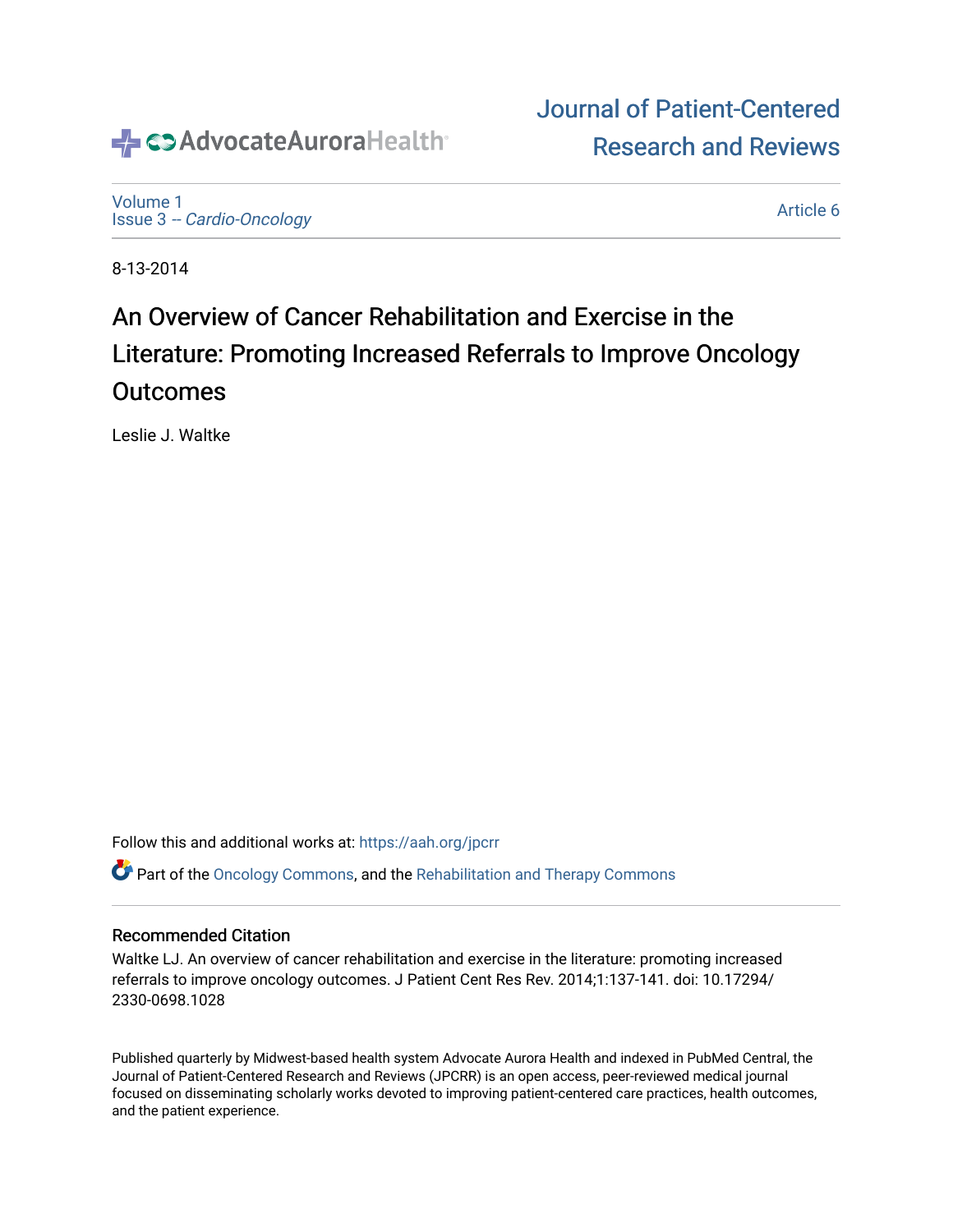Leslie J. Waltke, PT

*Cancer Rehabilitation Services, Aurora Health Care, Milwaukee, WI*

# **Abstract**

Medical management for malignant neoplastic diseases includes surgery, chemotherapy, radiation, and hormonal and biological therapies. Each of these antineoplastic interventions has unique impacts on physiological, musculoskeletal and functional performance. Cancer rehabilitation is the area of physical medicine responsible for addressing impairments associated with cancer treatment and survivorship, advanced disease and end of life. Although it is expected that more than one-half of persons being treated for cancer will suffer moderate pain and physical and functional decline, and that most will describe fatigue, referrals to rehabilitation are traditionally low. Evidence suggests that referrals to rehabilitation before, during and after treatment for neoplastic disease may improve physiological and functional performance, quality of life and survival outcomes. Oncology practitioners are encouraged to refer patients undergoing cancer treatment to a rehabilitation professional at the peridiagnosis period. (*J Patient-Centered Res Rev.* 2014;1:137-141.)

## **Keywords**

cancer, fatigue, rehabilitation, radiation, chemotherapy physical therapy, occupational therapy, speech therapy, exercise

## **Introduction**

Cancer rehabilitation is the area of physical medicine responsible for addressing the musculoskeletal, cardiopulmonary and functional impairments associated with cancer treatment, survivorship, advanced disease and end of life. These services are provided by physical therapists, occupational therapists, speech therapists, audiologists and physiatrists. Common cancer treatment-related adverse long-term and late effects include fatigue, pain, weakness, fibrosis, incontinence, lymphedema, edema, decreased mobility, impaired cardiopulmonary function, impaired balance, altered gait, safety issues, sexual dysfunction, impaired swallowing and cognitive issues. Although it is expected that more than one-half of persons being treated for cancer will suffer moderate pain and physical and functional decline<sup>1</sup> and that up to 90% will describe fatigue,<sup>2</sup> referrals to rehabilitation are traditionally low. Cheville et al. evidenced this in a 2008 study of 163 women with metastatic breast cancer. Though 92% of these women were found to have at least one physical impairment requiring rehabilitation intervention, only 30% received rehabilitative treatment.3

Evidence suggests that referrals to rehabilitation before, during and after treatment for neoplastic disease may improve physiological and functional performance, quality of life and survival outcomes. Both the National Accreditation Program for Breast Centers and the American College of Surgeons' Commission on Cancer recognize the importance of cancer rehabilitation and include it as a required standard of an accredited cancer care program.4,5 The National Comprehensive Cancer Network (NCCN) also recognizes the benefits of rehabilitation for this population and recommends it begin at cancer diagnosis.<sup>2</sup> This paper will provide an evidence-based synopsis of the underlying research supporting the referral of patients with cancer to rehabilitation.

## **Methods**

The studies discussed in this paper were found in the National Library of Medicine. The search strategy was designed to capture studies discussing any type of rehabilitation (physical, occupational or speech therapy) for any type of cancer. A broad search of the national and international body of evidence in cancer rehabilitation and cancer and exercise was performed within the Ovid/Medline database from 2004 to 2014 for pertinent articles in English. The key search words were cancer, fatigue, radiation, chemotherapy, rehabilitation, physical therapy, occupational therapy, speech therapy and exercise. This search resulted in more than 200 pertinent articles. Common themes of study results emerged, falling into several categories including:

Correspondence: Leslie J. Waltke, PT, Cancer Rehabilitation Coordinator, 945 N. 12th Street, Milwaukee, WI, 53233, Phone: 414-219-7193, Fax: 414-219-7731, Email: leslie.waltke@aurora.org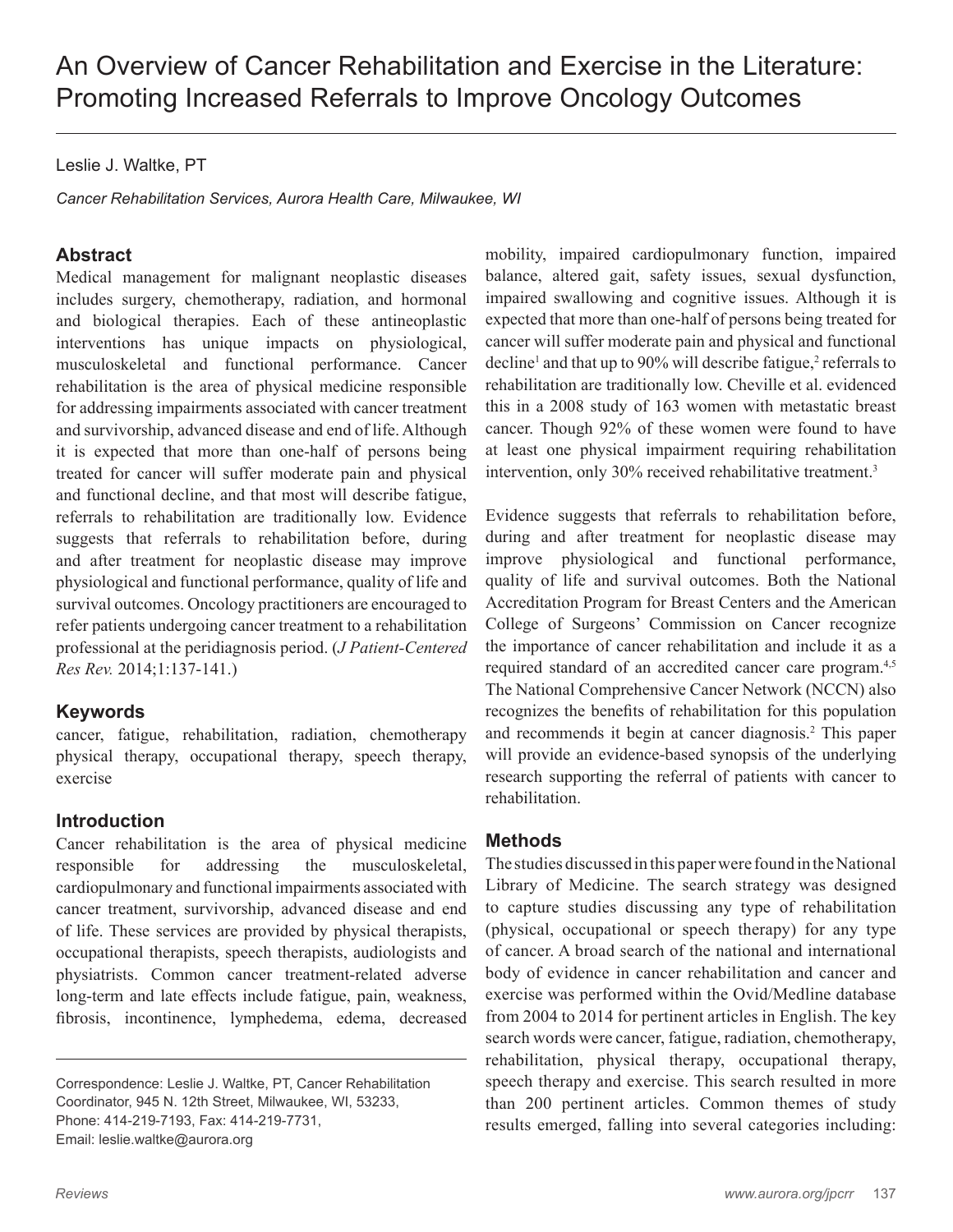1) preintervention rehabilitation decreased postsurgical and postradiation morbidity, 2) exercise during chemotherapy and radiation treatment decreased acute and delayed fatigue and functional loss, 3) rehabilitation improved postoperative outcomes, and 4) exercise after cancer treatment increased quality of survivorship and increased length of life. This narrative review will highlight studies from each of those categories. Of note, none of the studies found appropriate rehabilitation or exercise interventions to be detrimental to the patient with cancer or a history of cancer.

#### **Exercise as Treatment**

Evidence supporting the use of exercise in prolonging life and in the treatment and prevention of disease has a robust and long history. Even the ancient Greek physician Hippocrates noted that "bodies grow relaxed and squat… through their sedentary lives," resulting in one of his most famous quotes: "walking is man's best medicine."

In 2012, the National Cancer Institute released results from a large observational exercise study of 650,000 subjects from the general population, controlled for both tobacco and alcohol use. For individuals over the age of 40 years, researchers found increases in life expectancy from walking ranging from 1.8 years for walking 75 minutes per week to 4.5 years of added life for walking 450 minutes per week. Notably, increased lifespan was seen for all persons exercising, regardless of body mass index.<sup>6</sup>

Rehabilitation and exercise have been encouraged in patients with vascular, cardiac, pulmonary, neurological and orthopedic impairments for decades with good result. Unfortunately, though evidence suggests that exercise and rehabilitation during and after oncology medical management may improve quality of life, prolong life, reduce the risk of metastasis and decrease deaths from cancer, "walking as medicine" is not routinely being applied to the patient with cancer. Multiple studies indicate that cancer survivors are less active than the general population, $\frac{7}{7}$  and most do not meet the activity guidelines of the American Cancer Society.<sup>8</sup> Although much of the cancer rehabilitation and exercise research has been done on patients with breast cancer, studies promoting the use of rehabilitation and exercise for the patient with other types of primary cancer are prevalent. As a result, an opportunity to optimize health and outcomes in the cancer population with well-documented cardiopulmonary, musculoskeletal and functional decline is being missed.

#### **Pre-Cancer Treatment Rehabilitation**

Prehabilitation, by definition, is the use of rehabilitation prior to a medical intervention.<sup>9</sup> The use of preoperative rehabilitative training and teaching in orthopedic medicine is common. Evidence shows that patients receiving physical therapy prior to orthopedic surgery have better outcomes and shortened postoperative hospital stays. This evidence also is available in various types of primary cancers. For example, a randomized trial by Mayo et al. showed patients with colorectal cancers that responded to preoperative stationary cycling and weight training were more likely to recover to their baseline capacity and were at lesser risk of postsurgical complications requiring intensive care or further surgical intervention.10 For patients with operable lung cancers, a 2011 study demonstrated that undergoing preoperative physical therapy decreased the length of postoperative hospital stays and increased both oxygen saturation and exercise capacity.<sup>11</sup>

Studies also advocate preoperative rehabilitation intervention for men with prostate cancer. Those undergoing radical prostatectomy and receiving exercise and pelvic floor training preoperatively have fewer issues with postoperative incontinence.12 Benefits of pre-cancer treatment rehabilitation intervention are found in radiation therapy as well. Patients receiving radiation for head and neck cancers are known to be at high risk for developing dysphagia. With preradiation speech therapy, swallow function is improved, patients suffer less dietary change and stenosis, and fewer require gastrostomy feeding tube placements resulting from the radiation.13

# **Rehabilitation and Exercise During Systemic Cancer Treatment**

Systemic cytotoxic and cytostatic treatment for cancer is known to cause a plethora of negative side effects, including fatigue, cardiomyopathy, excess weight loss, weight gain, anemia, arthralgias and muscle mass loss. These side effects often result in negative physiological change and functional loss. The NCCN reports fatigue is the most frequent side effect of cancer treatment, describing its frequency as "nearly universal," and defines cancer-related fatigue as "a distressing, persistent, subjective sense of physical, emotional and/or cognitive tiredness or exhaustion related to cancer or cancer treatment that is not proportional to recent activity and interferes with usual functioning."2 For patients undergoing chemotherapy and radiation, rehabilitation treatment programs that include the upper and lower extremities, core strengthening and prescriptive aerobic exercise have been shown to lessen fatigue, sarcopenia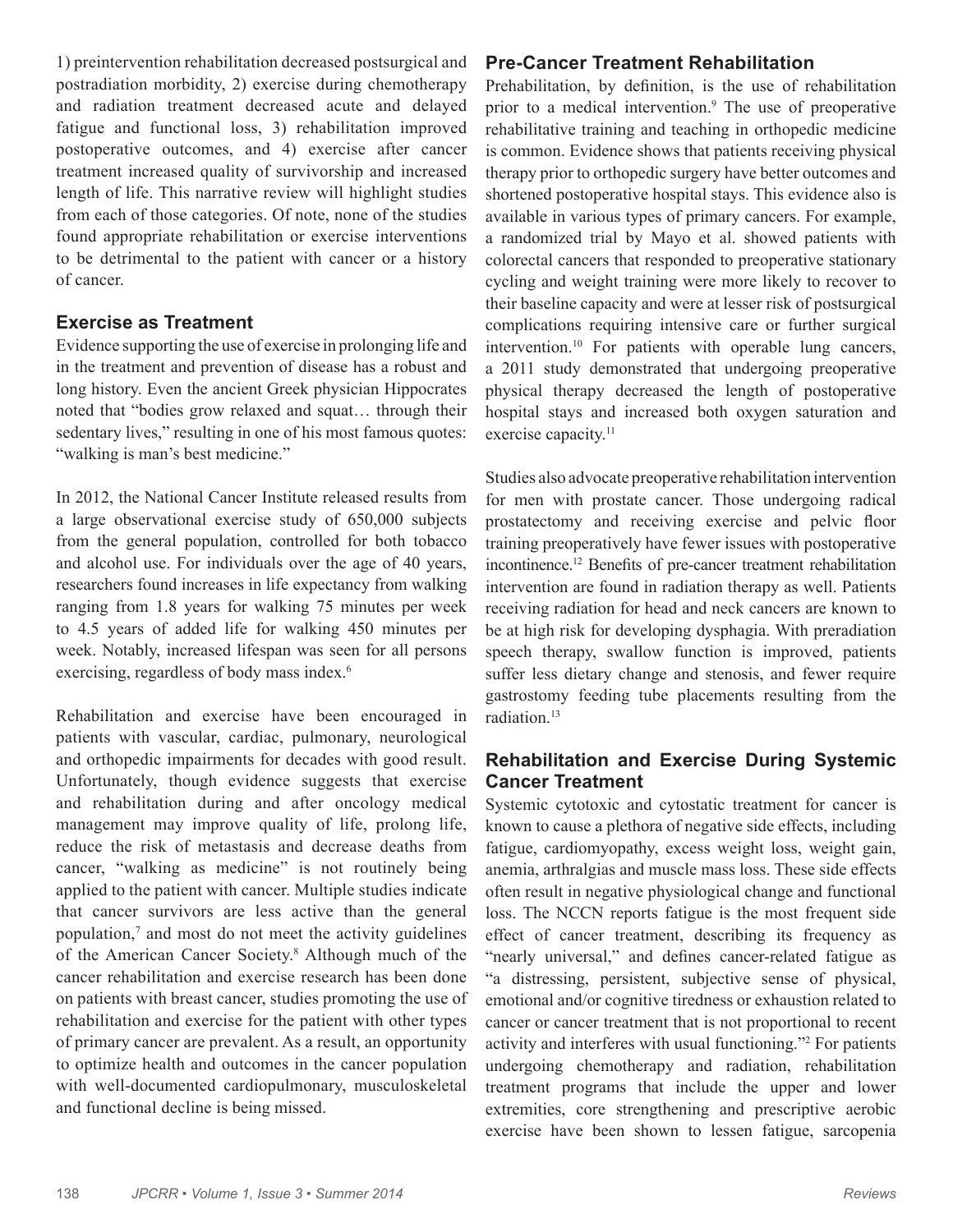(loss of skeletal muscle mass) and anemia.14 Specifically for radiation, Druin et al. showed in their 2006 study that moderate aerobic exercise during chest wall radiation in women with breast cancer maintained erythrocyte levels in the blood stream, which led to less fatigue and improved peak aerobic capacity.15

Doxorubicin is an anthracycline antibiotic used in the treatment of many types of cancers that has well-documented cardiomyopathy effects. Evidence exists that exercise may preserve cardiac function and reduce myocardial oxidative stress due to doxorubicin. Though mechanisms of action are not fully clear, research studies show aerobic exercise reduces activation of proapoptotic signaling and increases GATA-4 expression, leading to preservation of cardiomyocyte proliferation, improved calcium handling and activation of the AMP-activated protein kinase pathway.16

Exercising patients with low blood counts may raise concern. However, with modifications to protect the patient from risks of infection from neutropenia or bleeding from thrombocytopenia, rehabilitation and exercise in hospital inpatients with severe cytopenia has been shown to be safe.<sup>17</sup> Groeneveldt et al. placed patients with multiple myeloma on rehabilitation programs consisting of resistance, stretching and aerobic exercise.18 About 80% of patients asked to join the study consented, and 73% of those who participated adhered to independent exercise. Improvements in quality-of-life measures, fatigue scores, and upper and lower extremity strength were seen. Though some patients were removed from the study due to disease progression and fracture risk, no adverse events were noted in the rehabilitation group, leading the authors to conclude that exercise programs in patients with multiple myeloma are "feasible and safe."18 Also of great importance, Courneya and colleagues found that patients exercising during chemotherapy for breast cancer maintained their 21-day cycle of delivery more frequently than nonexercisers, potentially leading to improved survival outcomes.19

# **Rehabilitation to Improve Postoperative Function**

Surgical hepatectomy due to hepatocellular carcinoma can have a significant impact on postoperative function. In a 2013 study of posthepatectomy patients randomized to diet therapy and exercise, Kaibori et al. reported that exercising at the anaerobic threshold over 6 months led to improvements in whole body mass, fasting serum insulin, anaerobic threshold and peak oxygen consumption.20 In a study involving 58 patients with colorectal cancers, Djurasić

et al. found shorter hospital stays and improvements in functional postoperative recovery, quality of life, and physical and mental health with rehabilitation.21 For women requiring surgery for breast cancer, postoperative rehabilitation has been shown to eliminate pain, restore shoulder mobility and strength and improve quality of life compared to controls.22 Lymphedema is a chronic postoperative condition feared by many women who require lymph node biopsy. By improving the remaining lymphatic function through restoring full preoperative function at the surgical upper quarter (chest wall, axilla and shoulder), physical therapy was found to decrease the risk of lymphedema in breast cancer patients after undergoing lymph node biopsy.23 Weightlifting in breast cancer survivors with and without lymphedema also has been shown to be both safe and beneficial.<sup>24</sup>

## **Rehabilitation and Exercise in Cancer Survivorship**

It is estimated that there are more than 13 million cancer survivors living in the United States today.<sup>25</sup> Multiple studies suggest obesity is negatively linked to breast cancer survivorship. Obesity in breast cancer is linked to metastatic recurrence, decreased disease-free interval and increased mortality.26 In a 2009 paper, Nichols et al. indicated that every 5-kg weight gain in breast cancer survivors is associated with an increased breast cancer mortality of 13%.<sup>27</sup> Conversely, cancer outcomes, quality of life and prognosis are negatively impacted by excessive weight loss and cachexia. Therapeutic exercise in a rehabilitative setting has been shown to slow the rate of functional loss in patients with cachexia by increasing physical activity and improving the balance between muscle protein breakdown and syntheses.28 Arthralgias are common with aromatase inhibitors used in postmenopausal breast cancer antiestrogen management. A study published in 2012 demonstrated that physical therapy and exercise may decrease the musculoskeletal pain and loss associated with estrogen-deprivation therapies.<sup>29</sup>

Rehabilitation and exercise in cancer survivorship also may contribute to the actual prevention of cancer deaths and morbidity. Holmes et al. found that for women with stage I to stage III breast cancer, moderate exercise decreases the risk of death from breast cancer by 19% for walking 1-3 hours per week and by 54% for walking 3-5 hours per week.30 A Duke Cancer Institute study showed that in patients with advanced recurrent glioma, 30 minutes of brisk exercise 5 days a week not only decreased treatmentrelated symptoms but increased survival from 13.03 months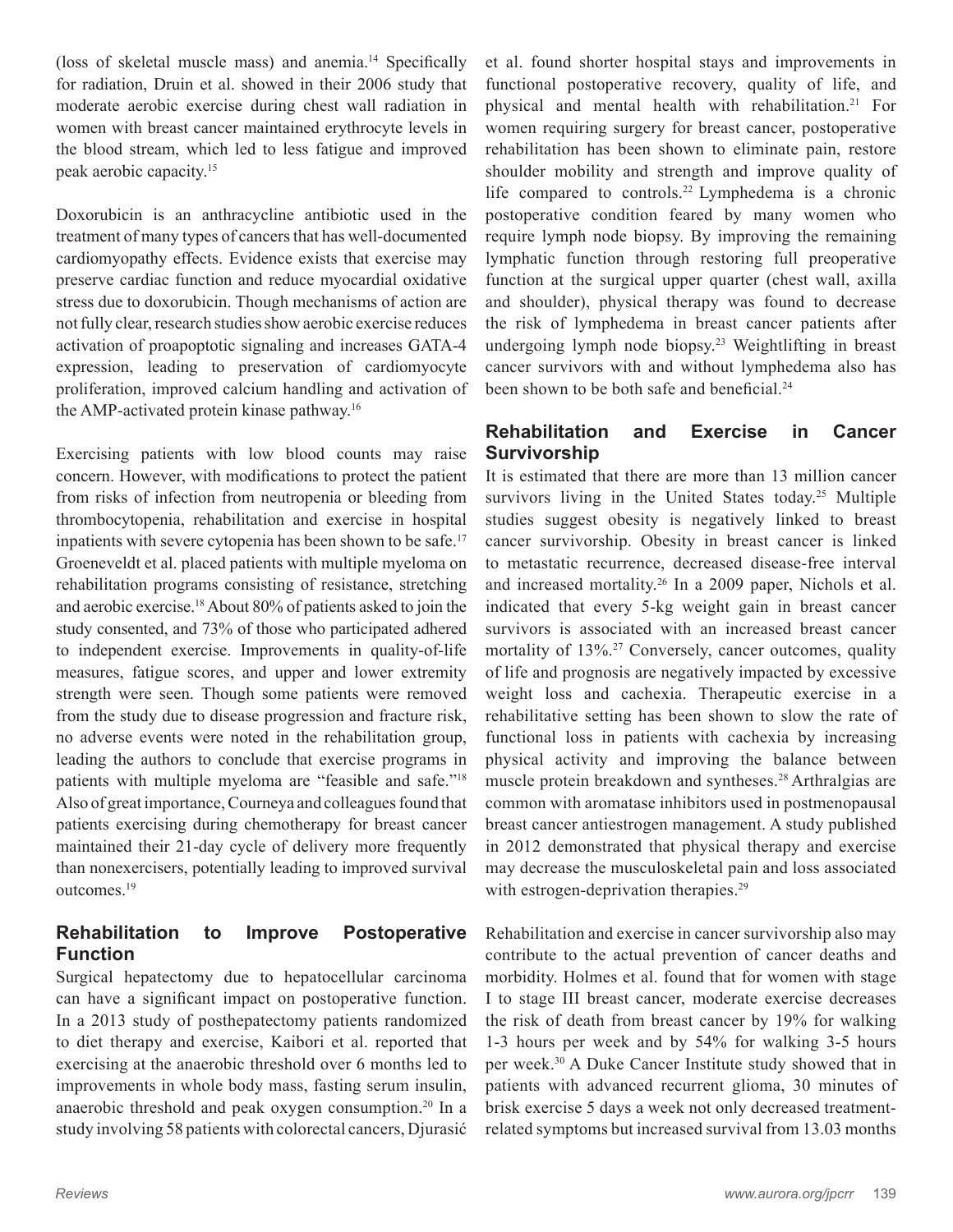to 21.84 months. Also of note, the exercise capacity of these patients was additional helpful data for physicians in determining patients' life expectancies.<sup>31</sup>

## **Discussion**

Surgery, radiotherapy, and cytotoxic and cytostatic treatments for cancer are associated with pain, fatigue, decreased quality of life and decreased life expectancy. The current body of evidence supports using physiatry, physical therapy, occupational therapy and speech therapy in assisting patients undergoing treatment for neoplastic disease in preventing, reducing and eliminating physiological, musculoskeletal and functional decline. From the local functional limitations due to surgery and radiation to the systemic dysfunctions from chemotherapy and hormonal and biological therapies, a robust amount of literature exists confirming that rehabilitation and exercise is safe and beneficial when done under the care of a trained rehabilitation therapist. Still, cancer rehabilitation is underutilized. In its 2014 clinical guidelines for the treatment of cancer-related fatigue, $2$  the NCCN recommends referral to physical therapy in cancer patients with comorbidities, functional or anatomical deficits, substantial deconditioning, and in those requiring surgeries. Since most patients receiving treatment for malignant neoplastic disease will typically suffer one or more physical or functional deficits, the NCCN also recommends that rehabilitation begin at the time of diagnosis.<sup>2</sup>

In addition, with the Affordable Care Act incentivizing shorter length of hospital stays and fewer hospital readmissions and emergency department visits, expanding the practice patterns of oncology clinicians to incorporate cancer rehabilitation would be expected to result in decreased medical costs while improving outcomes. Referral at the time of diagnosis versus later in the treatment path provides the opportunity to minimize loss, maintain function, promote a faster recovery posttreatment and provide an immediate trajectory to improve survival.

# **Conclusion**

A well-researched, insurance-covered modality to decrease morbidity and mortality associated with cancer treatment and cancer survivorship is available in the avenue of cancer rehabilitation. Oncology practitioners are encouraged to refer patients undergoing cancer treatment to a rehabilitation professional at the peridiagnosis period. Patients should then receive a rehabilitation assessment, treatment as indicated, and be followed or overseen by the rehabilitation practitioner throughout local and systemic treatment and into survivorship. Regardless of the oncological nature of the surgery, systemic

therapy or radiation, the resulting common and detrimental dysfunctions respond well to rehabilitation in many types of primary cancers. Because increased patient satisfaction, fewer adverse effects and improved oncology outcomes are associated with cancer rehabilitation, referral to rehabilitation at the time of cancer diagnosis is warranted and encouraged.

# **Conflicts of Interest**

None.

#### **References**

- 1. Marcus DA. Epidemiology of cancer pain. *Curr Pain Headache Rep.* 2011;15:231-4.
- 2. National Comprehensive Cancer Network. NCCN Clinical Practice Guidelines in Oncology: Cancer-Related Fatigue, Version 1.2014. Available at: www.nccn.org/professionals/physician\_gls/pdf/ fatigue.pdf. Accessed May 30, 2014.
- 3. Cheville AL, Troxel AB, Basford JR, Kornblith AB. Prevalence and treatment patterns of physical impairments in patients with metastatic breast cancer. *J Clin Oncol.* 2008;26:2621-9.
- 4. National Accreditation Program for Breast Centers. NAPBC components. Available at: www.napbc-breast.org/standards/ standards.html. Accessed May 30, 2014.
- 5. American College of Surgeons Commission on Cancer. Cancer program and data standards. Available at: www.facs.org/cancer/ coc/standards.html. Accessed May 30, 2014.
- 6. Moore SC, Patel AV, Matthews CE, et al. Leisure time physical activity of moderate to vigorous intensity and mortality: a large pooled cohort analysis. *PLoS Med.* 2012;9:e1001335.
- 7. Vance V, Mourtzakis M, McCargar L, Hanning R. Weight gain in breast cancer survivors: prevalence, pattern and health consequences. *Obes Rev.* 12: 282-94.
- 8. Bellizzi KM, Rowland JH, Jeffery DD, McNeel T. Health behaviors of cancer survivors: examining opportunities for cancer control intervention. *J Clin Oncol.* 2005;23:8884-93.
- 9. Silver JK, Baima J. Cancer prehabilitation: an opportunity to decrease treatment-related morbidity, increase cancer treatment options, and improve physical and psychological health outcomes. *Am J Phys Med Rehabil.* 2013;92:715-27.
- 10. Mayo NE, Feldman L, Scott S, et al. Impact of preoperative change in physical function on postoperative recovery: argument supporting prehabilitation for colorectal surgery. *Surgery.* 2011;150:505-14.
- 11. Pehlivan E, Turna A, Gurses A, Gurses HN. The effects of preoperative short-term intense physical therapy in lung cancer patients: a randomized controlled trial. *Ann Thorac Cardiovasc Surg.* 2011;17:461-8.
- 12. Centemero A, Rigatti L, Giraudo D, et al. Preoperative pelvic floor muscle exercise for early continence after radical prostatectomy: a randomised controlled study. *Eur Urol.* 2010;57:1039-43.
- 13. Duarte VM, Chhetri DK, Liu YF, Erman AA, Wang MB. Swallow preservation exercises during chemoradiation therapy maintains swallow function. *Otolaryngol Head Neck Surg.* 2013;149:878-84.
- 14. Silver JK, Baima J, Mayer RS. Impairment-driven cancer rehabilitation: an essential component of quality care and survivorship. *CA Cancer J Clin.* 2013;63:295-317.
- 15. Drouin J, Young TJ, Beeler J, et al. Randomized control clinical trial on the effects of aerobic exercise training on erythrocyte levels during radiation treatment for breast cancer. *Cancer.* 2006;107:2490-5.
- 16. Chicco AJ, Schneider CM, Hayward R. Exercise training attenuates acute doxorubicin-induced cardiac dysfunction. *J Cardiovasc Pharmacol.* 2006;47:182-9.